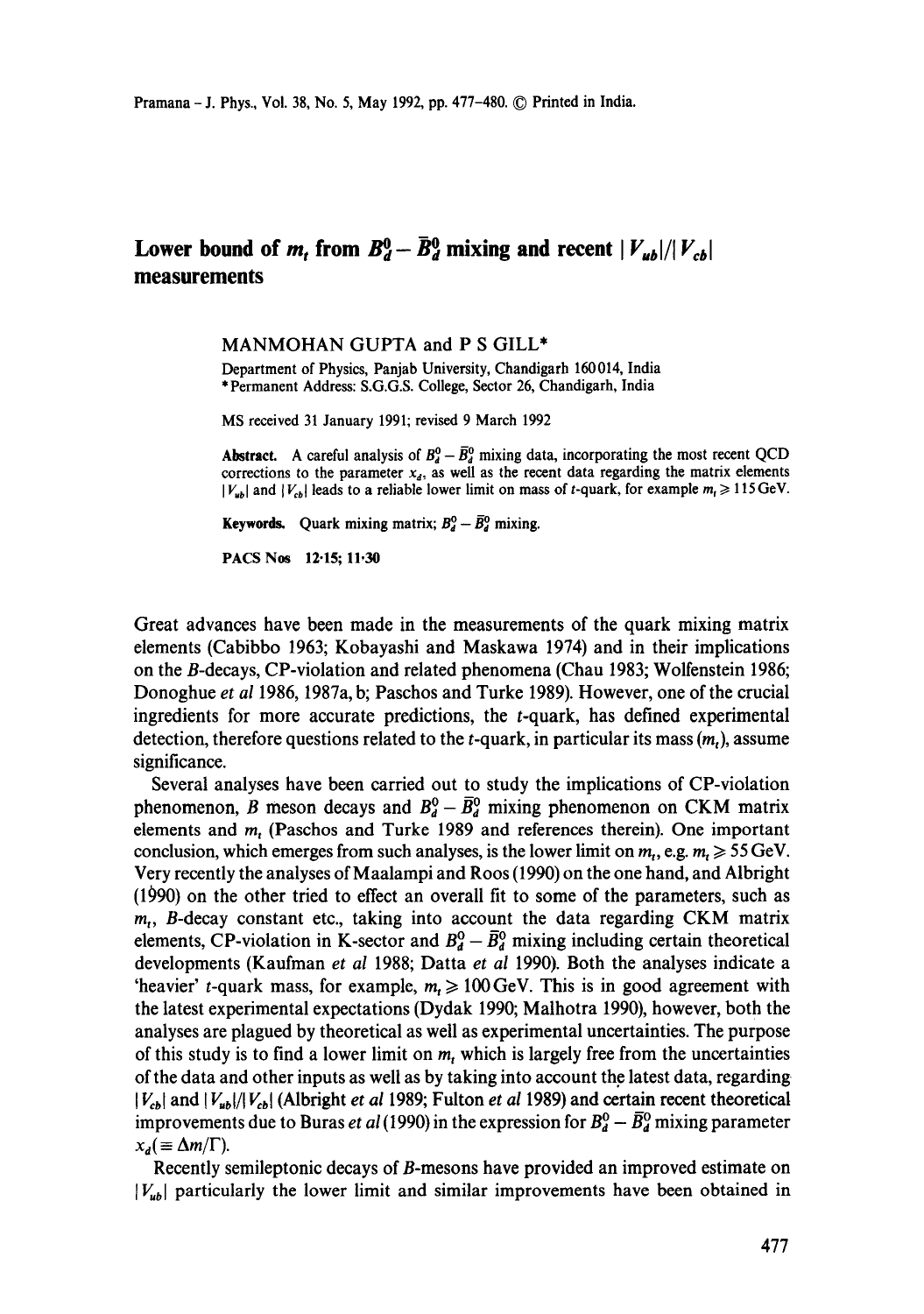$|V_{cb}|$  also (Kramer and Palmer 1990). In the present work, we consider the safe limits for  $|V_{cb}|$ ,

$$
0.035 \leq |V_{cb}| \leq 0.050,\tag{1}
$$

and for  $|V_{ub}|/|V_{cb}|$  the following range

$$
0.08 \leqslant |V_{ub}|/|V_{cb}| \leqslant 0.14. \tag{2}
$$

To express the data regarding  $V_{cb}$  and  $V_{ub}$ , in terms of the quark mixing parameters, we consider out of several available versions (Particle data group 1990), the original parametrization (KM) of the mixing matrix as suggested by Kobayashi and Maskawa (1974). The usefulness of this parametrization in the present context becomes obvious when we consider the expression for  $x_d$  and its implications on the lower limit of t-quark mass. In the KM parametrization, the mixing matrix is parametrized in terms of three angles  $\theta_1, \theta_2, \theta_3$  (with sin  $\theta_i = s_i$ , cos  $\theta_i = c_i$ ) and the phase angle  $\delta$ , for example,

$$
V_{CKM} = \begin{pmatrix} V_{ud} & V_{us} & V_{ub} \\ V_{cd} & V_{cs} & V_{cb} \\ V_{td} & V_{ts} & T_{tb} \end{pmatrix} = \begin{pmatrix} c_1 & -s_1 c_3 & -s_1 s_3 \\ s_1 c_2 & c_1 c_2 c_3 - s_2 s_3 e^{i\delta} & c_1 c_2 s_3 + s_2 c_3 e^{i\delta} \\ s_1 s_2 & c_1 s_2 c_3 + c_2 s_3 e^{i\delta} & c_1 s_2 s_3 - c_2 c_3 e^{i\delta} \end{pmatrix}.
$$
 (3)

Using the above parametrization of  $V_{CKM}$ , eqs (1), (2) and  $s_1 = 0.22 \pm 0.003$  (Leutwyler and Roos 1984; Donoghue *et al* 1987), we obtain

$$
0 \leq s_2 \leq 0.08,\tag{4}
$$

$$
0.018 \leqslant s_3 \leqslant 0.030. \tag{5}
$$

For the effect of  $B_d^0 - \bar{B}_d^0$  mixing on t-quark mass, we consider the expression for  $x_d$ which takes into account the QCD corrections in the  $m_t \ge M_w$  limit also (Buras *et al* 1990), for example,

$$
x_d = \tau_B \frac{G_F^2}{6\pi^2} M_B B_{B_d} f_B^2 M_W^2 \lambda_t^2 F(x_t),
$$
\n<sup>(6)</sup>

where  $\lambda_t = (V_{td}^* V_{tb})$  and  $x_t = m_t^2/M_W^2$ . The function  $F(x_t)$  includes the effect of Inami-Lim function (Inami and Lim 1981). In the present parametrization, it is easy to check that

$$
V_{tb} \cong 1, |V_{td}|^2 = s_1^2 s_2^2. \tag{7}
$$

The usefulness of the KM parametrization becomes obvious as  $x_d$  becomes directly proportional to  $s_2^2$ . A major uncertainty with the standard model estimates for  $x_d$  is introduced by the 'hadronic factor'  $(B_{B_d} f_B^2)$ . There are no reliable estimates for this, however, we would just require its maximum value for which there are fairly reliable estimates, e.g.  $(B_{B_d} f_B^2) \le (0.150 \,\text{GeV})^2$  (Schubert 1987). It is clear that a lower estimate for  $m_t$  can be obtained from the expression for  $x_d$  by considering the lowest values for  $x_d$ , as well as the largest values of  $s_2$  and the hadronic factor. The present best value of combined ARGUS and CLEO of  $x_d$  is given as (PDG 90)

$$
x_d = 0.69 \pm 0.13. \tag{8}
$$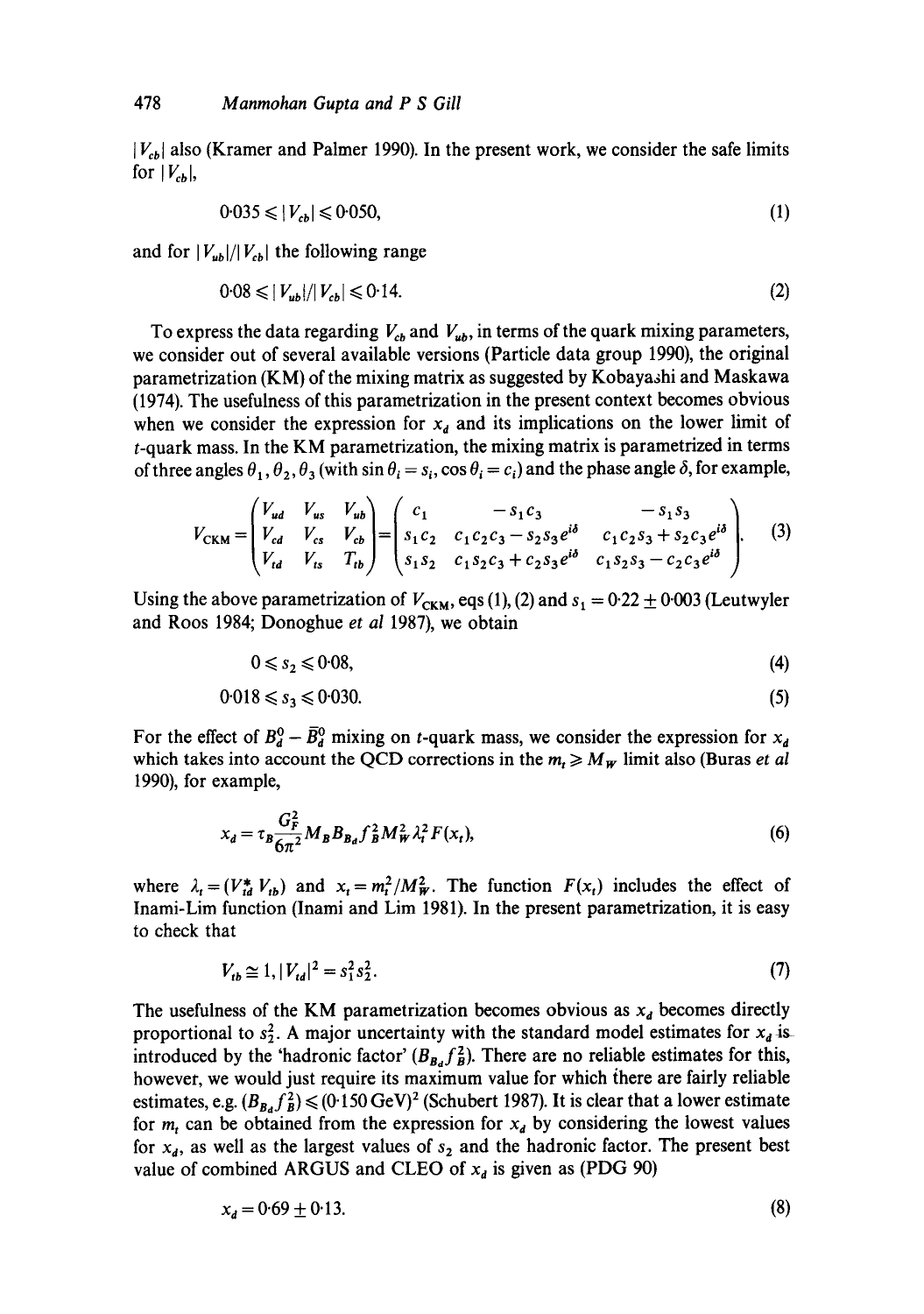Before we can proceed with our lower bound of  $m<sub>1</sub>$ , we have to further refine our estimate of the maximum value of  $s<sub>2</sub>$ . It is not difficult to check from the analysis of Kim *et al* (1990) that, in order to have a simultaneous fit of  $\varepsilon_k$ ,  $\varepsilon/\varepsilon$  alongwith  $x_d$ , it is not possible for  $s_2$  to exceed the value 0.065, i.e.,

$$
s_2 \lesssim 0.065. \tag{9}
$$

From (6) and the following values of the parameters  $\tau_B=(11.8 \pm 1.1)\times 10^{-13}$  s,  $G_F = 1.166 \times 10^{-5} \,\text{GeV}^{-2}$ ,  $M_B = 5.0 \,\text{GeV}$ 

$$
M_W = 80 \,\text{GeV}, \quad (B_{B_A} f_B^2) \le (0.150 \,\text{GeV})^2,\tag{10}
$$

we obtain the following lower estimate for  $m_t$ , e.g.,

$$
m_t \geqslant 115 \,\mathrm{GeV}.\tag{11}
$$

It is clear that such a higher estimate is in agreement with the present experimental estimates (LEP, UA2, CDF)

$$
m_t = 127 \pm 37 \pm 3 \pm 30 \,\text{GeV} \text{ (Dydak 1990)}
$$
  
= 134<sup>+36</sup>  $_{41}^{45}$  GeV (Malhotra 1990). (12)

A few comments are in order. While using  $F(t)$  to evaluate  $m_t$ , we have used the most recent analysis of Buras *et al* regarding the QCD corrections to  $B_d^0 - \overline{B}_d^0$  mixing in the presence of heavy top quark mass, however, if we use the QCD corrections of Kaufman *et al* (1987) and Datta *et al* (1990) we find a rather higher-lower limit on  $m_t$ , e.g.,

$$
m_t \geqslant 150 \,\mathrm{GeV},\tag{13}
$$

even with very conservative values of the parameters. Furthermore, in our estimate of the lower bound on  $m_t$  we have used the lowest value of  $x_d$ , in case we use the central value for  $x_d$ , we will obtain

$$
m_t \geqslant 140 \,\mathrm{GeV}.\tag{14}
$$

It needs to mention that a possible source of uncertainty can be the upper estimate for the hadronic factor  $(B_{B_d} f_B^2)$ . In case its value registers a higher-upper limit, then our estimate for the lower bound of  $m_t$ , will get correspondingly depressed compared with the values given by eqs (11) and (13).

To conclude our findings, we have found a reliable lower estimate of *mr,* for example  $m_t \ge 115 \text{ GeV}$ , which relies on the conservative range for  $|V_{ub}|$  and  $|V_{cb}|$  as well as is free from uncertainties associated with the CKM matrix elements and hadronic factor.

## **References**

Albright C Het *al* 1989 *Phys. Lett.* B229 175 (ARGUS) Albright C H 1990 FERMI LAB-CONF-90/196-T Buras A J, Jamin M and Weisz P H 1990 *Nucl. Phys.* B347 491 Cabibbo N 1963 *Phys. Rev. Lett.* 10 531